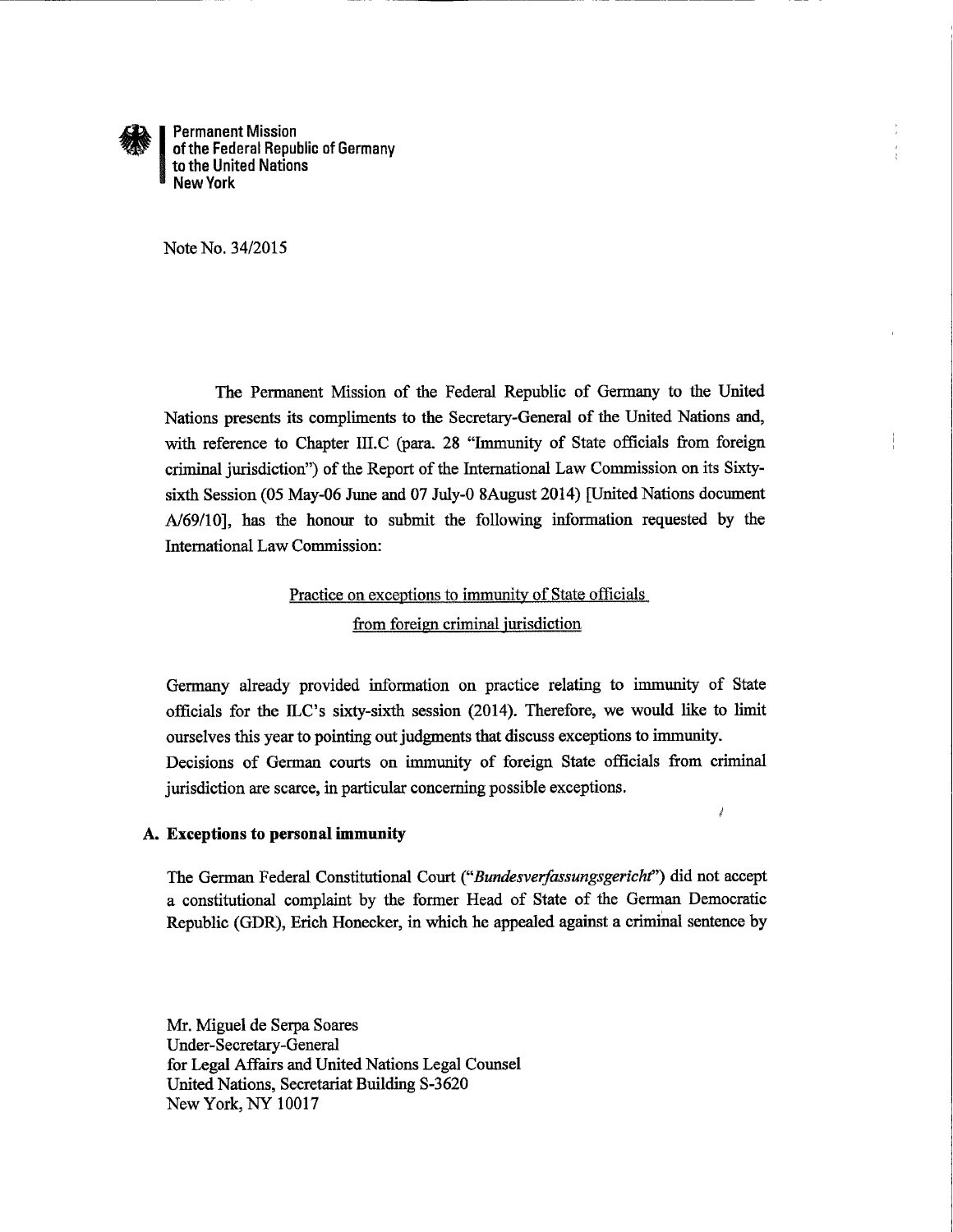arguing that he enjoyed immunity *ratione personae* as a former Head of State.<sup>1</sup> The Federal Constitutional Court confirmed the legal view of the Higher Regional Court of Berlin ("Kammergericht") according to which the immunity of former Heads of State and other high-ranking officials does not outlast the existence of the State which they represent.<sup>2</sup> Hence, since the GDR acceded to the Federal Republic of Germany on 3 October 1990, and therefore no longer existed when the case was brought to court, these officials could no longer rely on immunity to challenge the proceedings.<sup>3</sup> According to the Court, this finding complies with the meaning and purpose of immunity, which should protect the sovereignty of a foreign State and its organs. If a State ceases to exist, there is no longer a reason for granting immunity to its officials.<sup>4</sup>

# B. Exceptions to functional immunity

# 1. No functional immunity for acts of espionage

In cases against officers of the Ministry of State Security of the GDR facing criminal charges for espionage operated from the territory of the GDR as well as within the Federal Republic of Germany, the German Federal Supreme Court ("Bundesgerichtshof') has explicitly stated that public international law provisions concerning functional immunity are not applicable to acts of espionage.<sup>5</sup> In other words, although espionage is surely an official act, such acts fail to convey functional immunity to the actor. It is an established principle that public intemational law does not prohibit States from punishing aliens for acts of espionage.<sup>6</sup> Thus, the accused could not invoke protection from criminal prosecution, which derives from the principle of State immunity, for acts of espionage.<sup>7</sup>

The German Federal Constitutional Court later confirmed these rulings, stating that there is no general rule of international law promulgating that spies can rely on immunity in the case of criminal prosecution for acts of espionage by the affected State. However, the court clarified that there are recognised exceptions in the case of special

Mr. Miguel de Serpa Soares Under-Secretary-General for Legal Affairs and United Nations Legal Counsel United Nations, Secretariat Building S-3620 New York, NY 10017

<sup>1</sup> Federal Constitutional Court, 2 BvR 1662/91 of 21 February 1992.

 $2$  Federal Constitutional Court, 2 BvR 1662/91 of 21 February 1992, juris, para. 4.

<sup>&</sup>lt;sup>3</sup> Federal Constitutional Court, 2 BvR 1662/91 of 21 February 1992, juris, para. 4.

<sup>4</sup> Federal Constitutional Court, 2 BvR 1662/91 of 21 February 1992, juris, para. 4.

<sup>&</sup>lt;sup>5</sup> Federal Supreme Court, StR 347/92 of 30 July 1993, juris, para. 8; StB 11/91 of 29 May 1991, juris, para. 7.

 $^6$  Cf. Federal Supreme Court, StR 347/92 of 30 July 1993, juris, para. 8; StB 11/91 of 29 May 1991, juris, para. 7.

Federal Supreme Court, StR 347/92 of 30 July 1993, juris, para. 8; see also StB 11/91 of 29 May 1991, juris, para. 7.